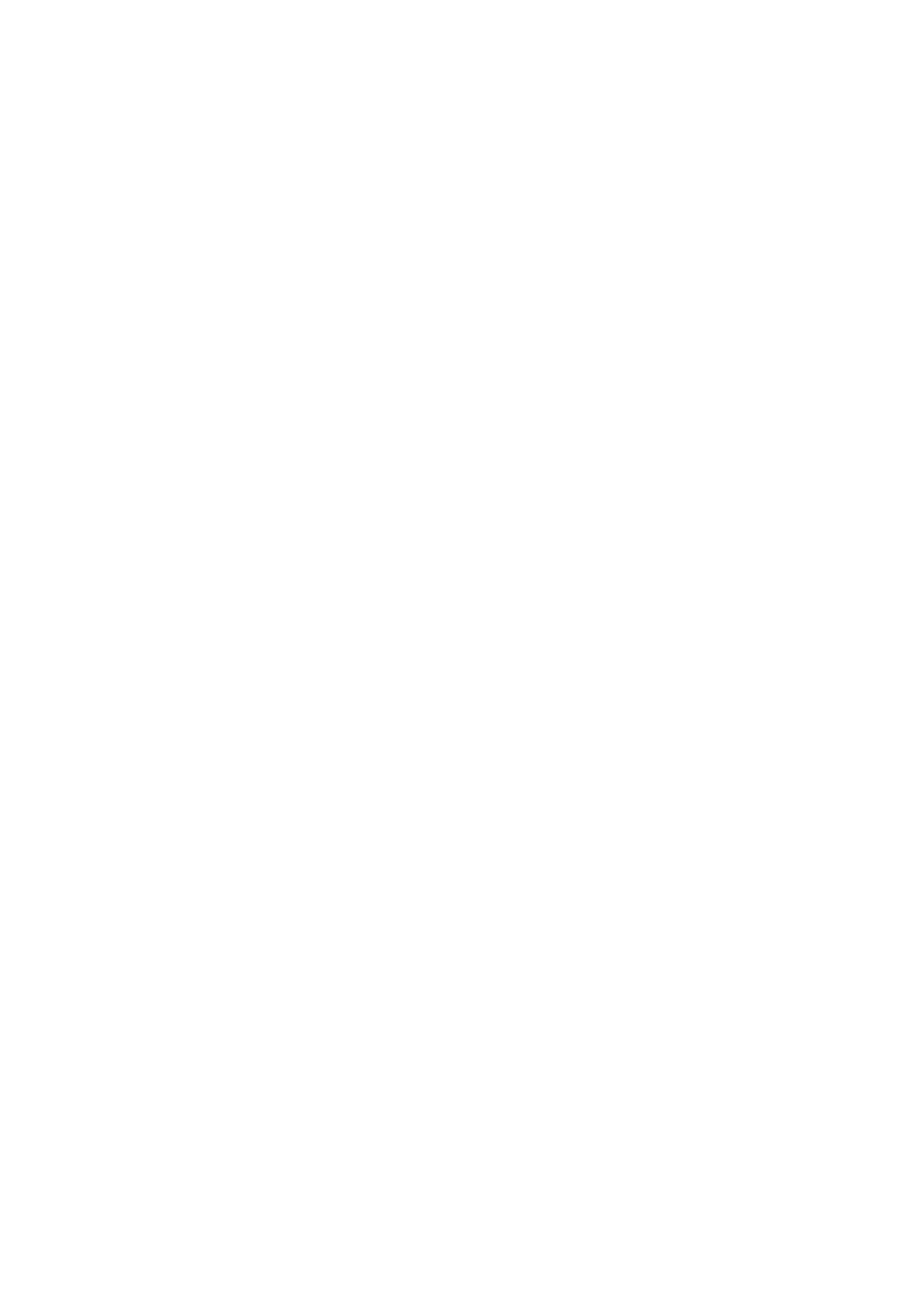

*Figure 3. Osteopenia at central DXA in menopausal woman at the beginning of glucocorticoid therapy for a dermatological autoimmune condition*

As particular observation the presence of autoimmune thyroid condition may increase the risk of a second autoimmune disease like dermatomyositis also the specific antibodies panel was negative. However, chronic Hashimoto thyroiditis has a an increased prevalence in general population being considered the most frequent autoimmune condition which may be related to other endocrine and non-endocrine disorders (poly-glandular autoimmune syndrome) or it may be overlapped with other diseases with a high prevalence in general female adult population like metabolic complications including obesity or mammary cancer (9,10,11).

The mentioned subject developed glucocorticoid induced osteoporosis, not the entire picture of iatrogenic Cushing's syndrome while she was priory hypertensive (12,13). Interestingly, some studies pointed that, independently of glucocorticoid iatrogenic exposure or immunosuppressive therapy, in dermatomyositis (as seen in polymyositis) there is a high risk of bone loss and osteoporotic fractures (14,15). A population-based study of cohort type showed that persons with dermatomyositis and polymyositis have a 2.99 time higher risk of osteoporosis than the subjects without this diagnosis (15). Another contributor to fall is hypovitaminosis D with a a high prevalence in general